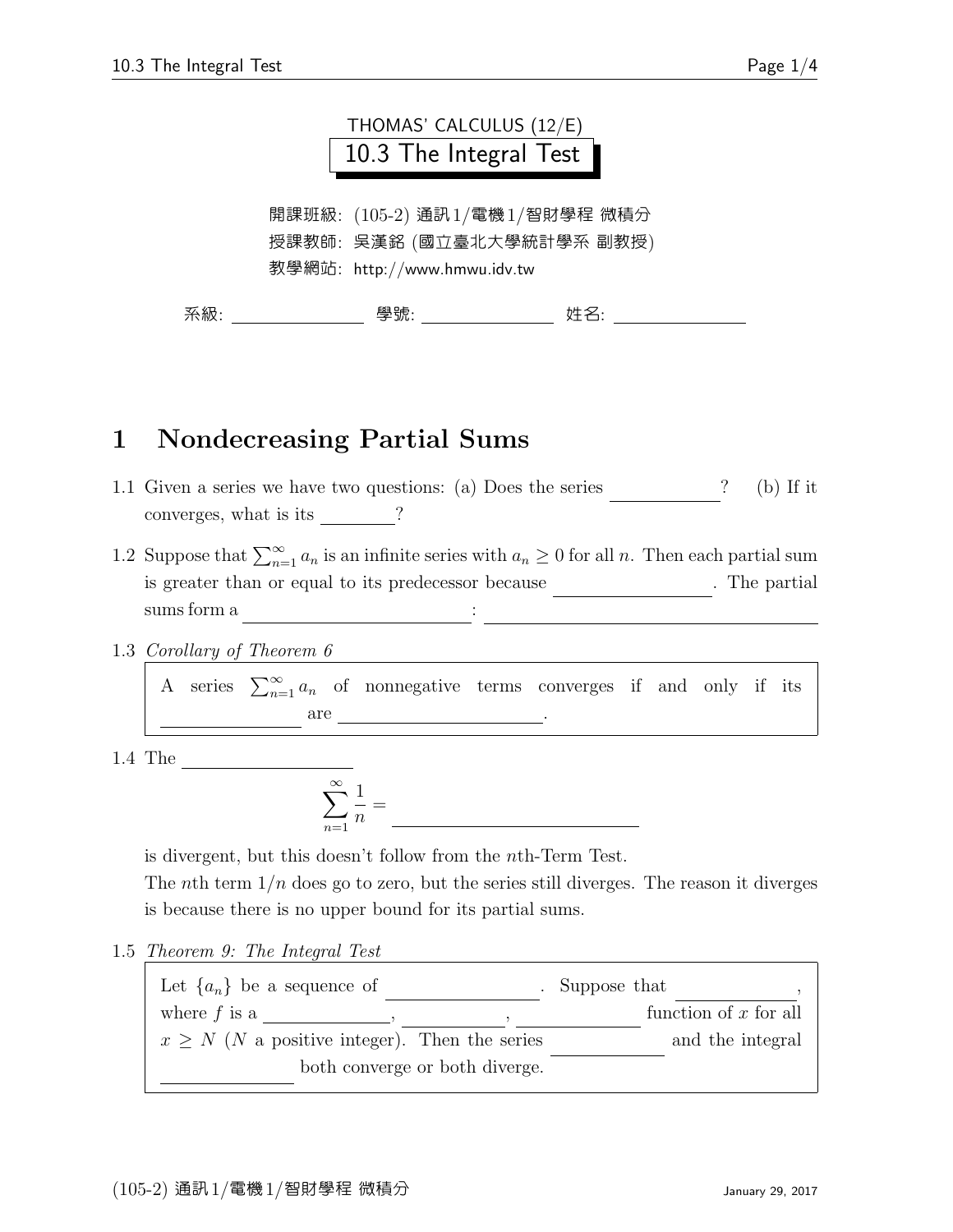(說明如下:)

 Ex. 1 . . . . . . . . . . . . . . . . . . . . . . . . . . . . . . . . . . . . . . . . . . . . . . . . . . . . (example2, p553) Does  $\sum_{n=1}^{\infty}$  $n=1$ 1  $\frac{1}{n^2}$  converges?

sol:

Ex. 2 . . . . . . . . . . . . . . . . . . . . . . . . . . . . . . . . . . . . . . . . . . . . . . . . . . . . (example3, p555)

Show that the p-series

$$
\sum_{n=1}^{\infty} \frac{1}{n^p} = \frac{1}{1^p} + \frac{1}{2^p} + \frac{1}{3^p} + \dots + \frac{1}{n^p} + \dots
$$

converges if  $p > 1$ , and diverges if  $p \leq 1$ . sol: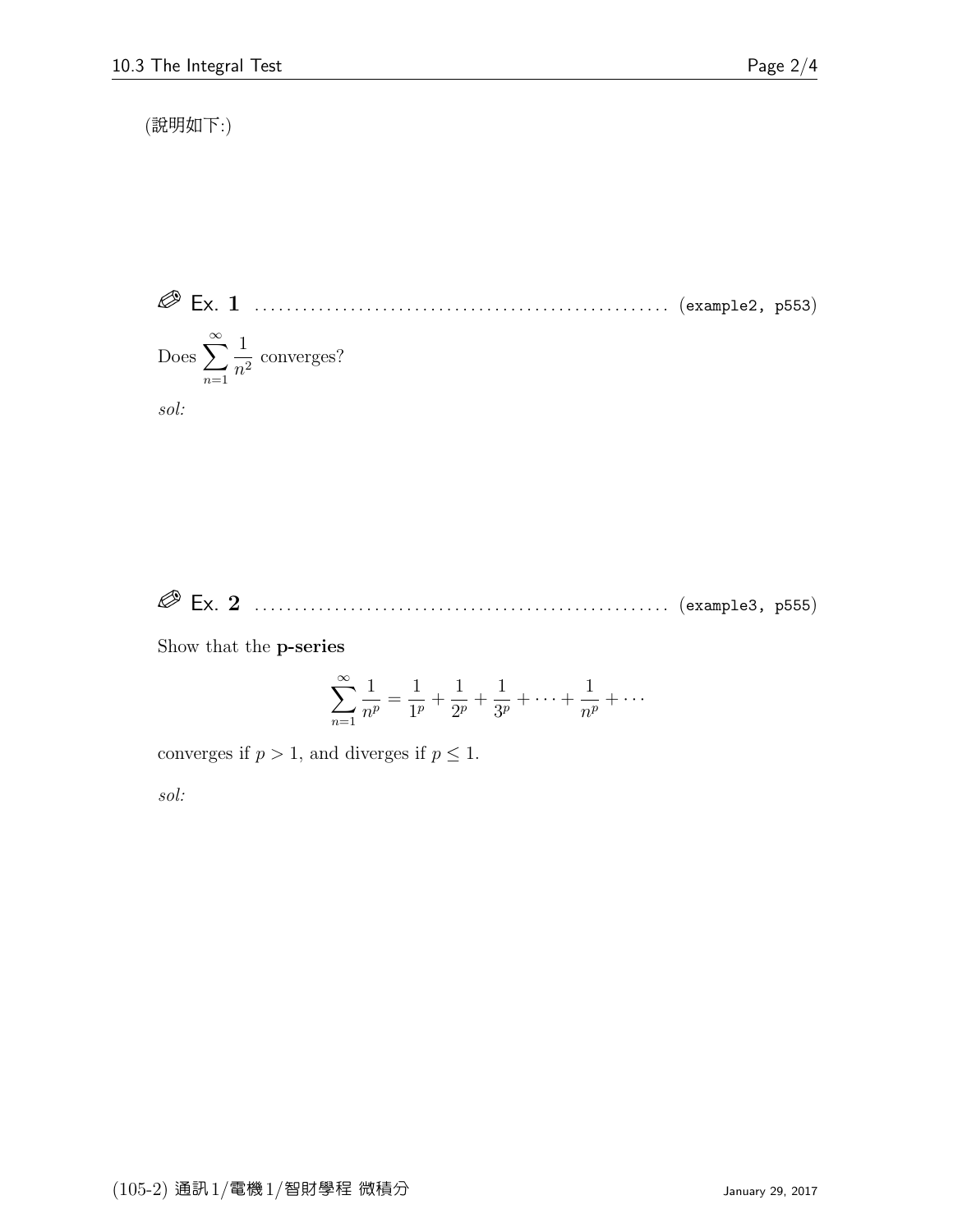Ex. 3 . . . . . . . . . . . . . . . . . . . . . . . . . . . . . . . . . . . . . . . . . . . . . . . . . . . . (example4, p555) Does <sup>X</sup><sup>∞</sup> n=1 1 n<sup>2</sup> + 1 converge?

sol: